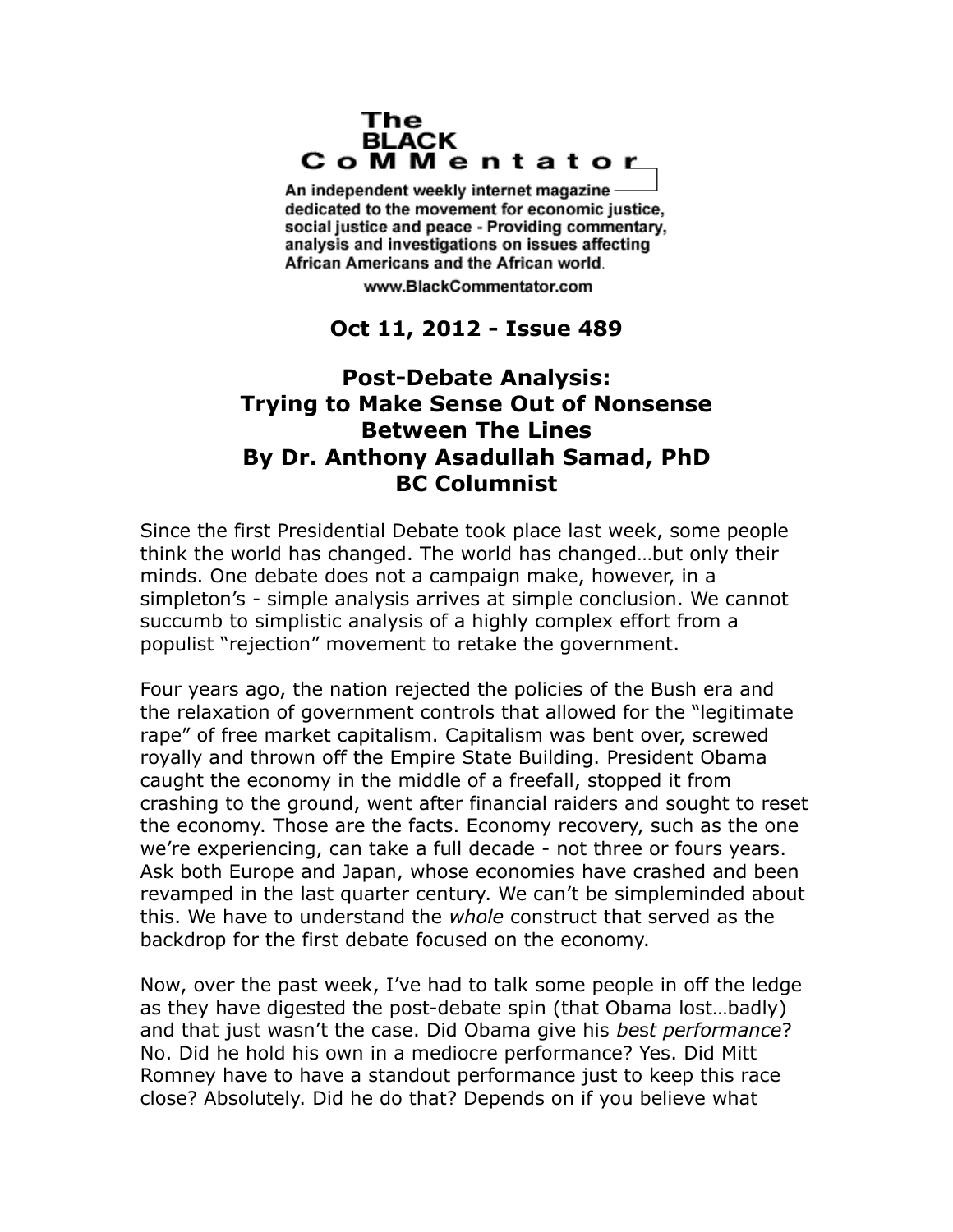Romney was selling, if it was *truthful.* It also depends what poll you read and what commentary you listen to or read.

That's why they call it "spin." It's designed to spin you around to their point of view (and keep you dizzy, in the process). Real-time polling suggested that Romney won. But as the facts and fact-checkers weighed in, the outcome wasn't so clear. The biggest bump Romney got was two points two days after the debate. The only thing people really remember out of this debate was Romney's lack of specifics and that he'd cut PBS' funding. Big Bird trended on Twitter for four days. Most of Romney's responses were rebuttals and coded non-sense. Much of the post-debate analysis was non-sense. I thought Chris Matthews was gonna' have a stroke (and he's pro-Obama). Folks just need to relax and analyze this.

I maintained all along that Obama would rope Romney in, make him feel comfort and confident. It was *classic* Ali-Foreman. Let Romney *think* that he could hit the President. And Romney wailed away, saying any stupid thing that came to his mind. Those who remember "The Rumble In The Jungle" (it's on YouTube.com), when Ali laid on the rope, everybody implored him to get off the ropes and fight. Ali finally had to tell his corner (and everybody else), "Shut the f#ck up. I know what I'm doing." Fast forward four decades. Obama had openings that he could drive a truck though. He could've hit him in slow motion, with eyes closed. If we could see the openings, don't you think he could? It was obvious he was laying back. Yeah, it made us nervous - like it did when Ali "roped his dope," until he came off the ropes and turned it around. People were cautioning Obama to look "Presidential." They were cautioning him not to "come off angry" at the nonsense Romney would put out there to goad him and make him angry. The President looked sluggish as some attributed it to the altitude. But the reality is that he was (and is) winning this fight. Laying back was part of his strategy. His closing was weak, but clearing he was saving himself and his "Romney bombs" for later in the fight. Why jump out there and slug it out early? For bravado and braggadocio? People need to get a grip. It would make no sense.

Romney didn't change anybody's mind that he'd do anything different than raid the rest of the government's coffers for the corporate raiders and investment banker "rapists." His charge was to humanize himself before the American people, to save his campaign, and if he had to lie to do it… oh *well.* It was a "low-information" debate made to appeal to low information voters in the swing states. He may have gained some traction in the polls, in general, but he's still behind in the swing state